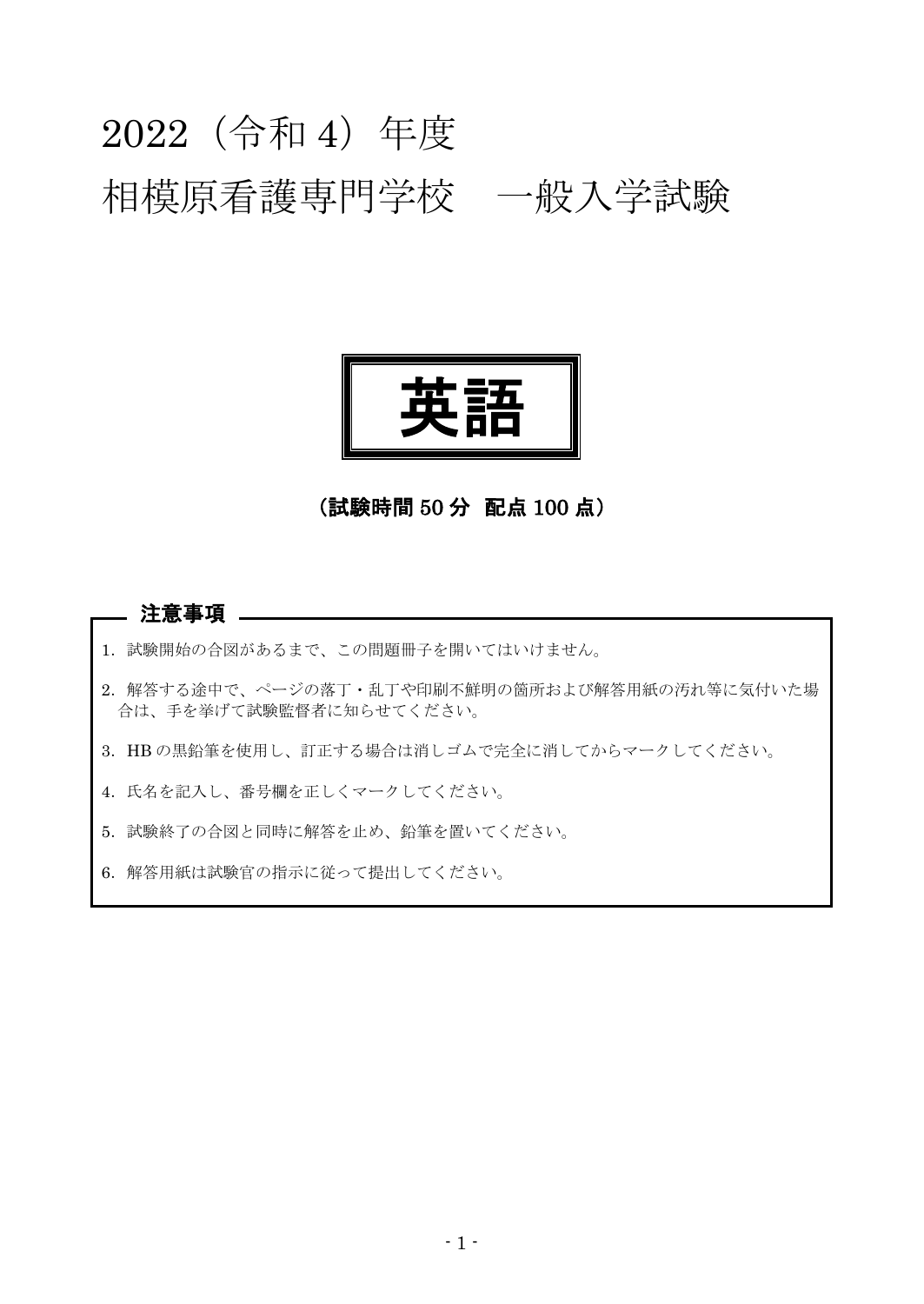解答は全て別紙の解答用紙にマークしなさい。

問題Ⅰ

英文中の空所に入れるのに最も適切なものを選択肢から選び、その番号をマークし なさい。

- 1. Chiharu looked so pale. Takumi advised her ( ) a doctor. 解答番号は 1  $\circled{1}$  see  $\circled{2}$  saw  $\circled{3}$  seen  $\circled{4}$  to see
- 2. The doctor said  $I(\cdot)$  to give up the trip for the prevention of coronavirus infection. 解答番号は  $\boxed{2}$ 
	- ① ought ② might ③ should ④ would
- 3. He left the room without  $($  ) seen by anybody. 解答番号は | 3 ① be ② to be ③ being ④ to being
- 4. Mary is now on a diet, ( ) she doesn't look overweight at all. 解答番号は 4 ① as if ② in case ③ just because ④ even though
- 5.( ) it not been for your good advice, I wouldn't have succeeded. 解答番号は 5 ① If ② Were ③ Without ④ Had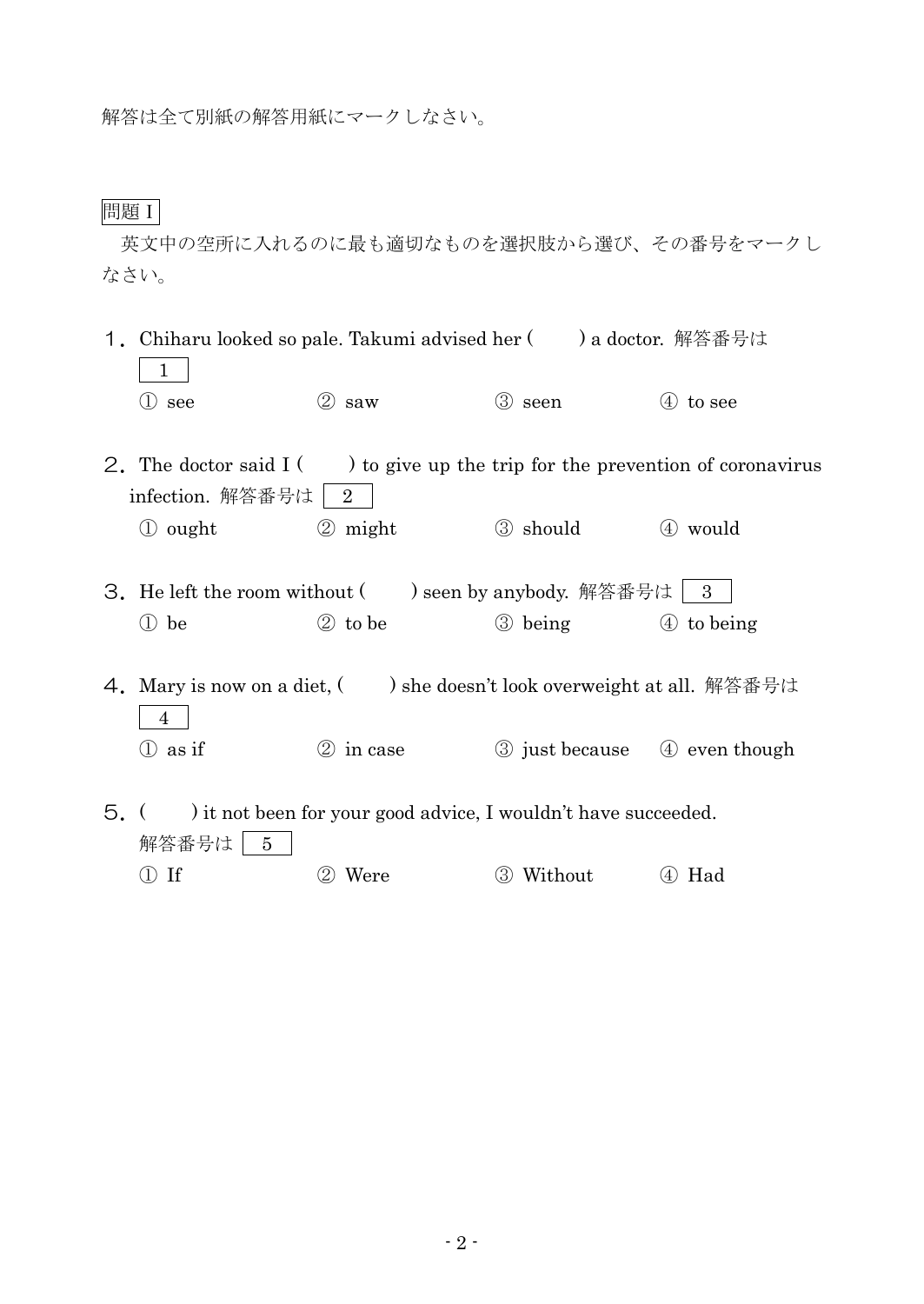## 問題Ⅱ

英文中の空所に入れるのに最も適切なものを選択肢から選び、その番号をマークし なさい。解答番号は順に | 6  $\sim$  | 10

1.

- A: You have a fever, don't you?
- $B: 6$ 
	- ① I haven't taken my temperature yet. ② I have a good appetite.
	- ③ Take care of yourself. ④ Take your time.

## 2.

- A: Excuse me, but could you tell me the way to the hospital?
- B: I'm a stranger here myself.

A: 7

- ① By all means. ② Yes, with pleasure.
- ③ I see. Thank you anyway. ④ You are welcome.

#### 3.

- $A: 8$
- B: How about 12:30?
	- ① What time should we meet? ② What time does the shop open?
	- ③ What time does the bus leave? ④ What time is it now?

## 4.

A: What's the matter? You look terrible.

 $B: \begin{array}{c|c} 9 \end{array}$ 

- A: That's too bad. You should take some medicine and rest.
	- ① Nothing much. ② I think I have the flu.
	- ③ Shall I make soup? ④ How long should I rest?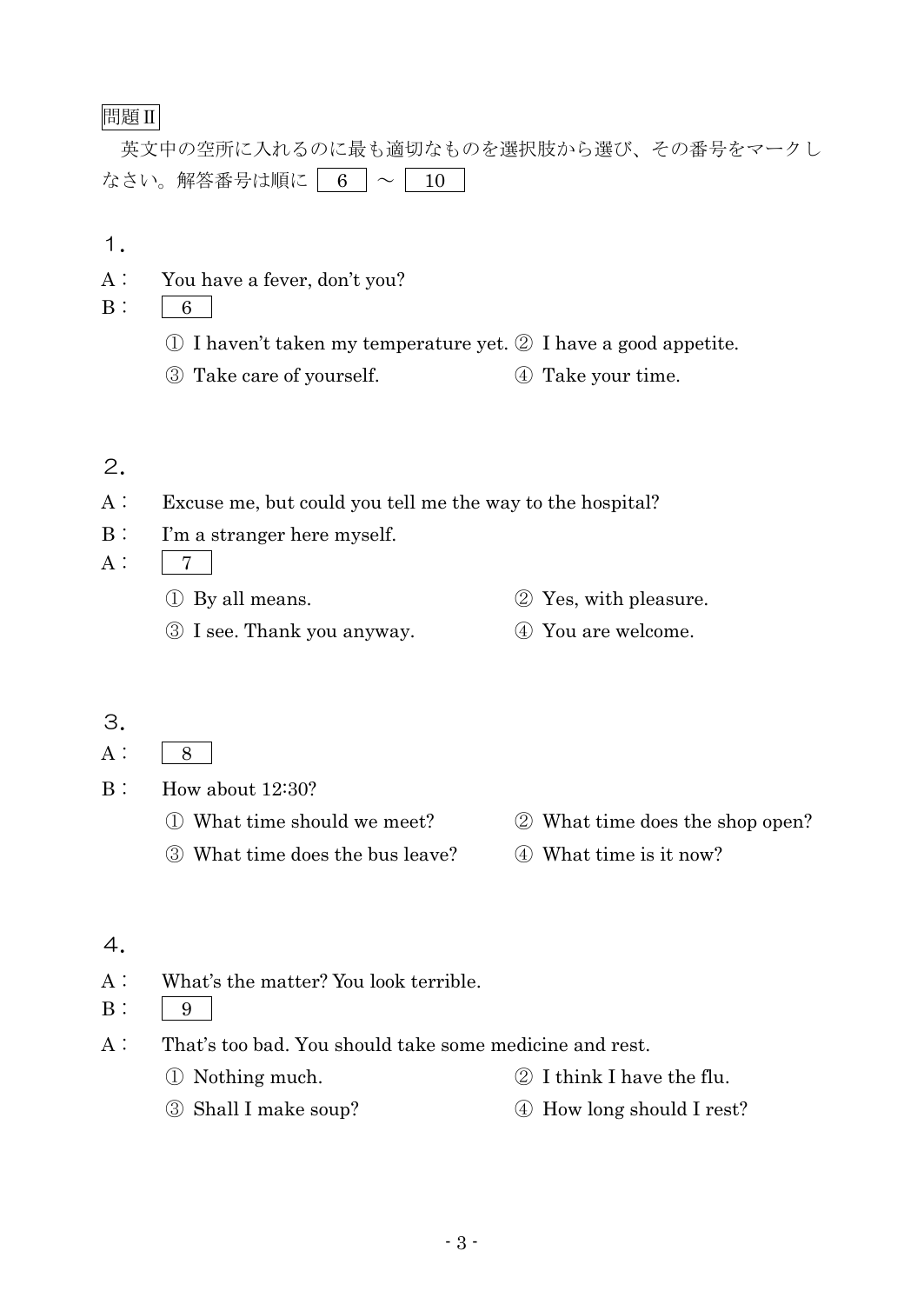- 5.
- A: What do you want to do today?
- B: I don't know. Do you have any good suggestions?
- $A: \boxed{10}$
- B: Hmm. I don't really feel like going there.
	- ① That's a good suggestion. ② I don't like that.
		-
	- ③ Didn't I tell you about this? ④ How about going to the zoo?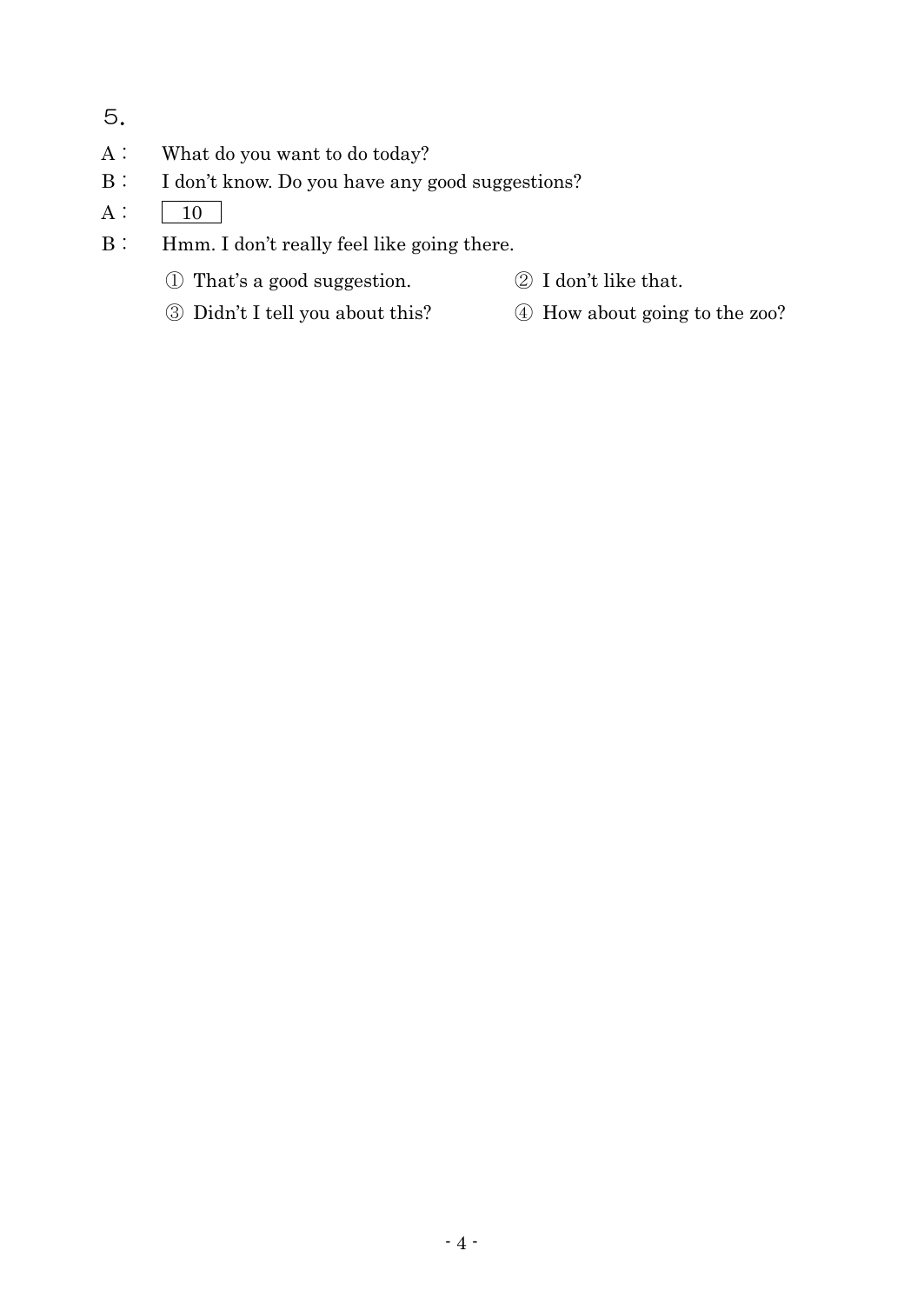# 問題Ⅲ

英文中の空所に入れるのに最も適切なものを選択肢から選び、その番号をマークし なさい。

|  | 1. I haven't seen him ( ) a long time. 解答番号は   11                        |                                                  |          |           |  |
|--|--------------------------------------------------------------------------|--------------------------------------------------|----------|-----------|--|
|  | 1 about                                                                  | 2 after                                          | 3 during | $(4)$ for |  |
|  |                                                                          |                                                  |          |           |  |
|  | 2. Someday I'd like to go ( ) a trip to Europe. 解答番号は<br>12              |                                                  |          |           |  |
|  | $\mathbb O$ for                                                          | $\circledcirc$ in                                | ③ on     | to<br>(4) |  |
|  |                                                                          |                                                  |          |           |  |
|  |                                                                          | 3. I will be back ( ) a few minutes. 解答番号は   13  |          |           |  |
|  | $\mathbb{O}$ at                                                          | $(2)$ by                                         | 3 for    | $(4)$ in  |  |
|  |                                                                          |                                                  |          |           |  |
|  | 4. My baby was born () Tuesday morning of January 1, 2020.<br>解答番号は   14 |                                                  |          |           |  |
|  |                                                                          |                                                  |          |           |  |
|  | ① at                                                                     | $\circled{2}$<br>by                              | ③ in     | (4)<br>on |  |
|  |                                                                          |                                                  |          |           |  |
|  | 5. NASA stands (                                                         | ) National Aeronautics and Space Administration. |          |           |  |
|  | 解答番号は<br>15                                                              |                                                  |          |           |  |

① by ② for ③ in ④ with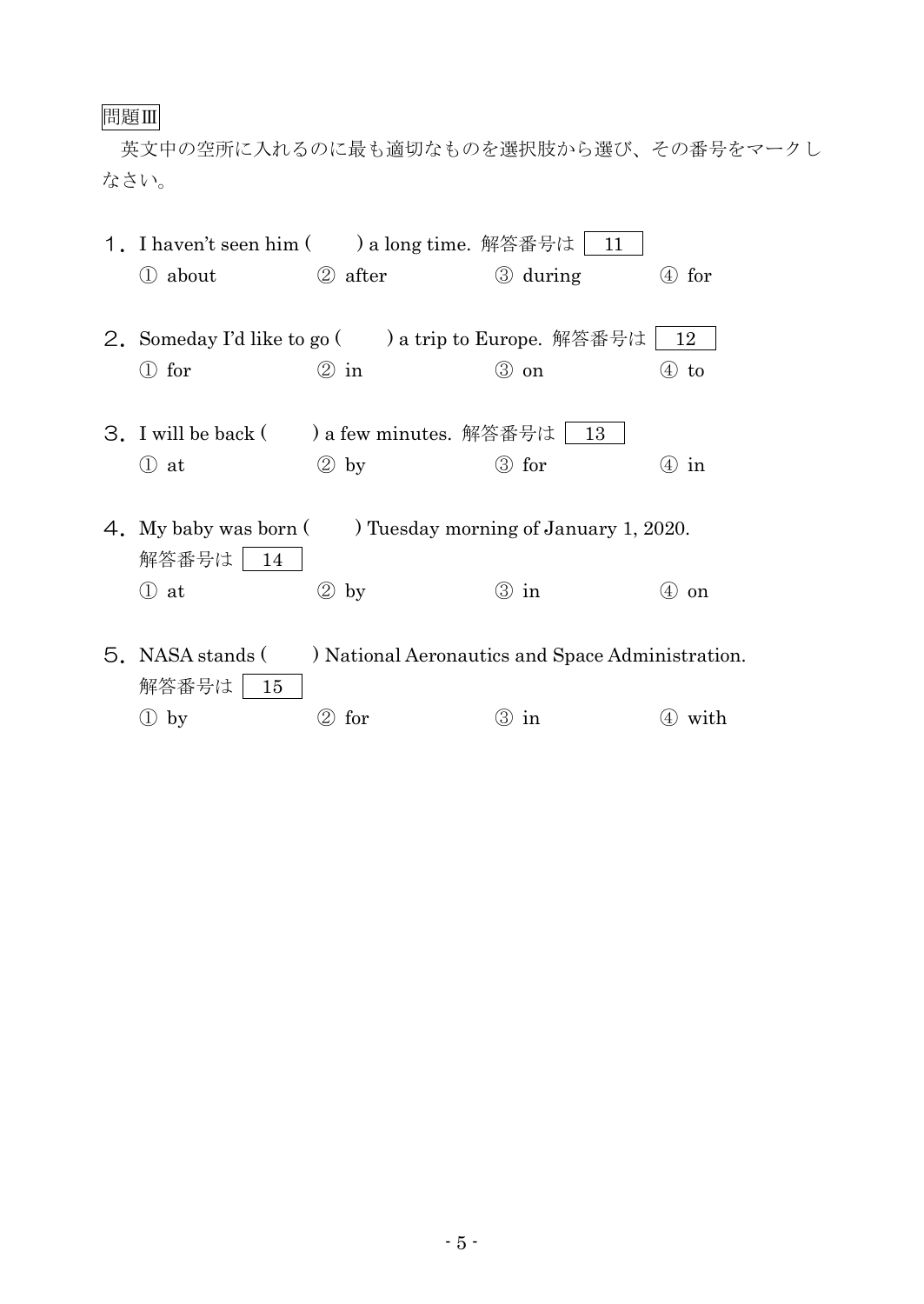# 問題Ⅳ

英文中の空所に入れるのに最も適切なものを選択肢から選び、その番号をマークし なさい。

| 1. Smoking (                                                             |                                               | ) us more harm than good. 解答番号は<br>16 |                        |  |
|--------------------------------------------------------------------------|-----------------------------------------------|---------------------------------------|------------------------|--|
| (1) damages                                                              | 2 does                                        | 3 gets                                | 4 makes                |  |
|                                                                          |                                               |                                       |                        |  |
| ) every Sunday. 解答番号は<br>2. The department store is crowded with (<br>17 |                                               |                                       |                        |  |
| customers                                                                | 2 guests                                      | 3 patients                            | (4) clients            |  |
|                                                                          | 3. The population of China is now very (      | ). 解答番号は                              | 18                     |  |
| many<br>$\left(1\right)$                                                 | $\circledcirc$ big                            | $\circledcirc$ lot                    | $\circled{4}$<br>large |  |
|                                                                          |                                               |                                       |                        |  |
| 4. You should be (                                                       | ) toward your parents and teachers. 解答番号は     |                                       | 19                     |  |
| respectable                                                              | 2 respectful 3 respective 4 respectively      |                                       |                        |  |
|                                                                          |                                               |                                       |                        |  |
| 5. We worked (                                                           | ) to prepare for the dance competition. 解答番号は |                                       | 20                     |  |
| very hardly                                                              | 2 more hard                                   | 3 very hard                           | (4) more hardly        |  |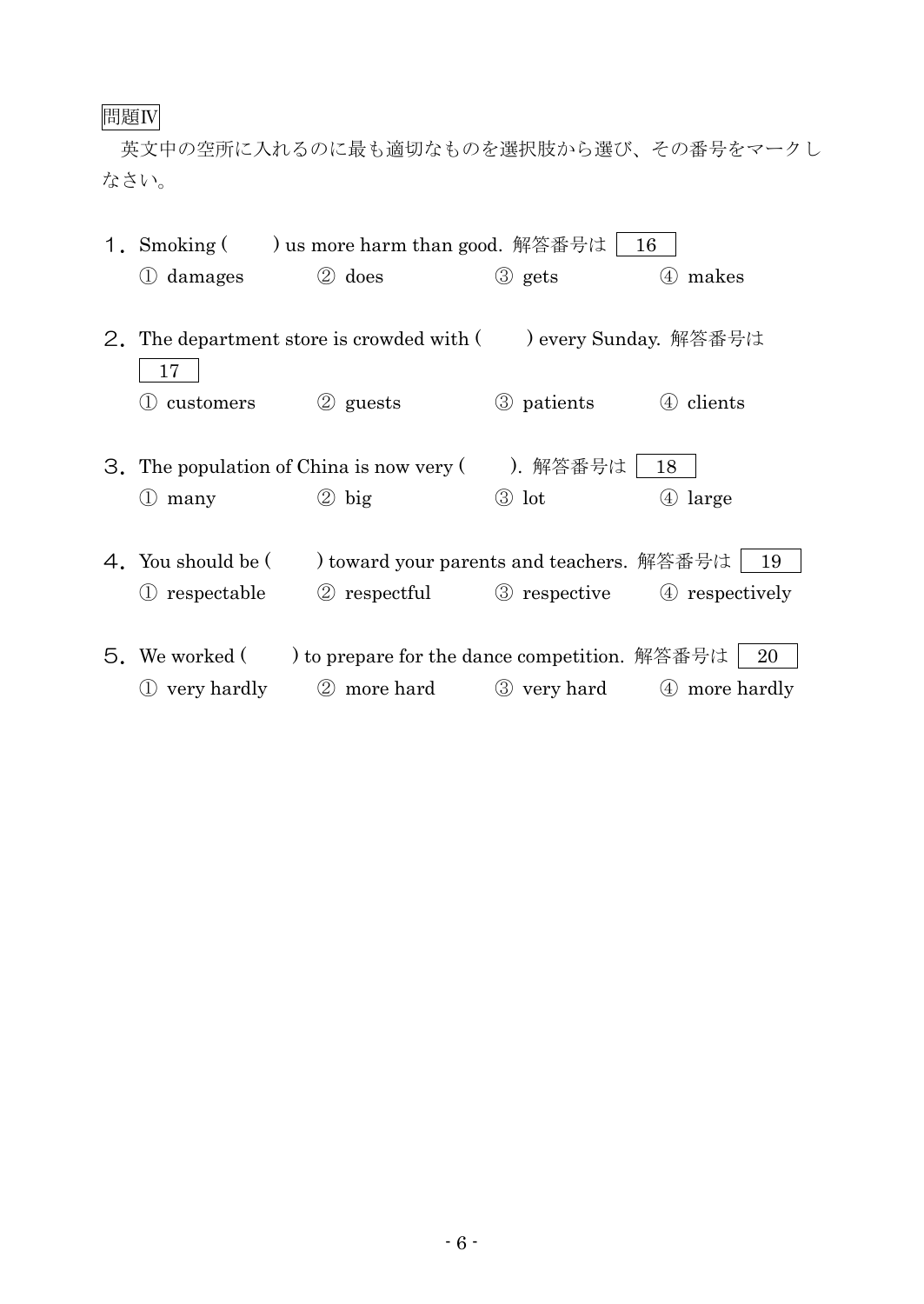#### 問題Ⅴ

日本文の内容を表すように英語を正しく並べ、3番目に来る語句の番号をマークしな さい。ただし、文の先頭にくる語も小文字にしてあります。解答番号は順に | 21  $\vert \sim$ 25

1. 彼女は誰だと思う?  $\boxed{21}$  she is? ① who ② you ③ do ④ think 2.外国語に関心がある人であれば誰でもその仕事をできるよ。 Whoever is  $\frac{22}{2}$  is up to the job. ① languages ② interested ③ foreign ④ in 3.外出するには寒すぎるよ。 It is  $\frac{23}{23}$  to go out. ① for ② too ③ me ④ cold 4. 彼はこの頃ジャンクフード以外は何も食べない。 He eats  $\frac{\qquad \qquad }{24}$   $\qquad \qquad$  these days.  $\textcircled{1}$  but  $\textcircled{2}$  food  $\textcircled{3}$  junk  $\textcircled{4}$  nothing 5.一緒に部屋をシェアできる人を探すのはいい考えですね。 It is a good idea that you look for  $\frac{25}{25}$   $\frac{25}{25}$  the room with. ① you ② someone ③ share ④ can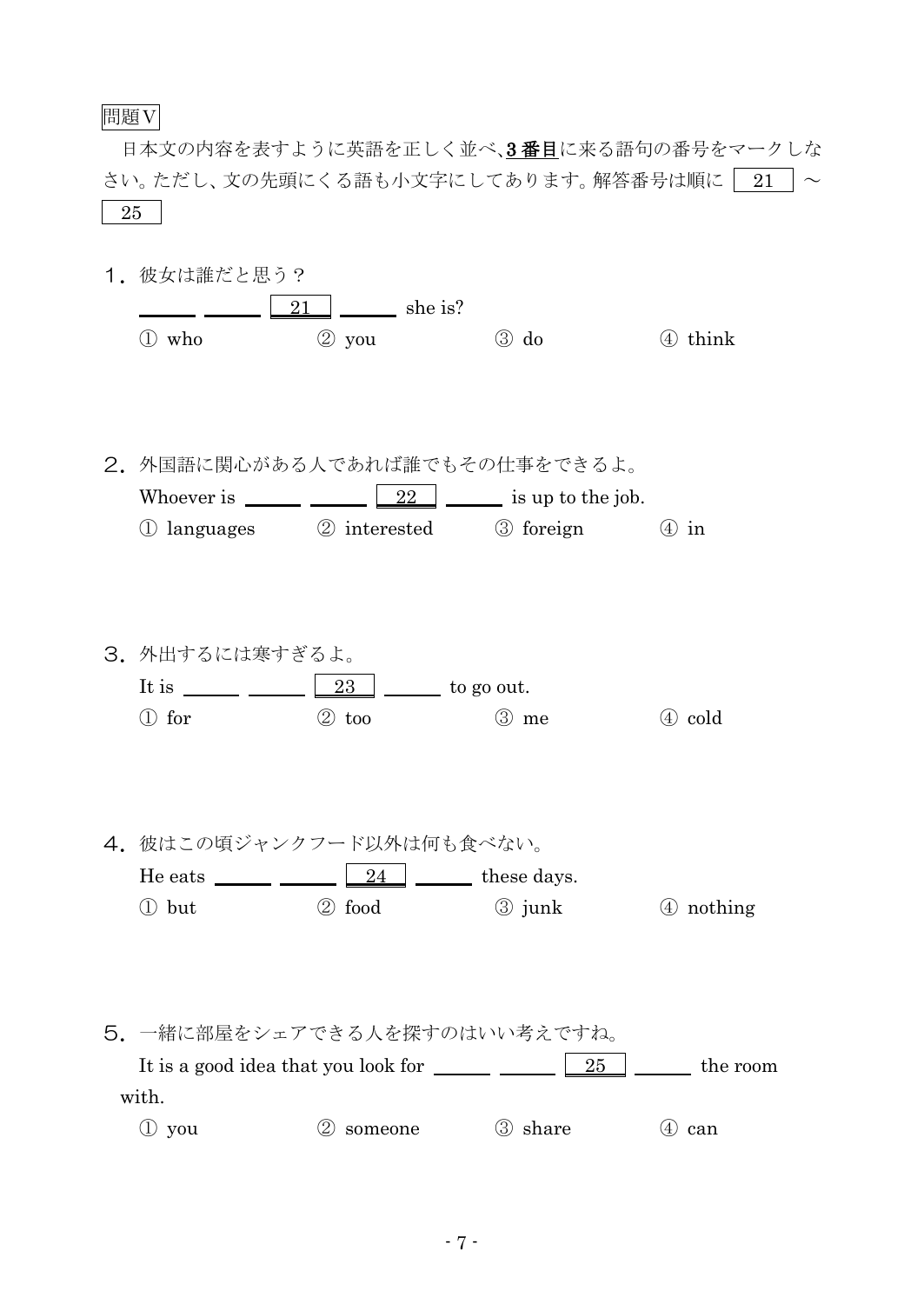次の文を読んで以下の問に答えなさい。

### Good Enough

 The expression "Perfect is the enemy of Good Enough" was popularized by the French philosopher Voltaire in the eighteenth century. The \*aphorism essentially states that activities do not benefit from work beyond  $(26)$  is good enough, and therefore that extra work does not need to be carried out. Such unnecessary actions are a waste of time, often make a product more expensive, and frequently add features that overcomplicate its use.

 Perfection or the ideal of perfection is a worthy goal. Admittedly, it can be a very good thing, and there are times  $(27)$  seeking it is preferred. For example, 30 on a life-threatening condition,  $\begin{vmatrix} 31 \end{vmatrix}$  into space, finding a \*verdict in a murder case, and cutting thousand carat \*gems and diamonds, are instances where more time and effort are justified due to the complexity of the task. Though "true perfection" is not possible, at times, the extra effort is still preferred.

More often than not, however,  $\begin{vmatrix} 32 \end{vmatrix}$  can be the root of the problem. For example, take the case of a young software programmer ( 28 ) was given the job of programming a simple software \*app but needlessly added extra functionality — thinking the customer would be grateful — resulting in an over-engineered app that was too complicated to use. Looked at from a different angle, it can refer to the case of an amateur writer ( 29 ) book is still incomplete because he was not satisfied with the ending – and likely will never be. The writer fears  $\begin{vmatrix} 33 \end{vmatrix}$ . The \*adage can even refer to a car manufacturer who used expensive materials that will not rust so that the car will last ten times longer than usual. Only, no one needs a vehicle that will last that long, especially not at such an inflated price – car owners eventually want a newer, more stylish model. The manufacturer has not accurately identified the customer and has developed a product with no \*salability.

 Scenarios like the above have occurred again-and-again around the world since the beginning of recorded time. Though it is human nature to "do our best," we must realize that achieving perfection is fundamentally impossible. Instead of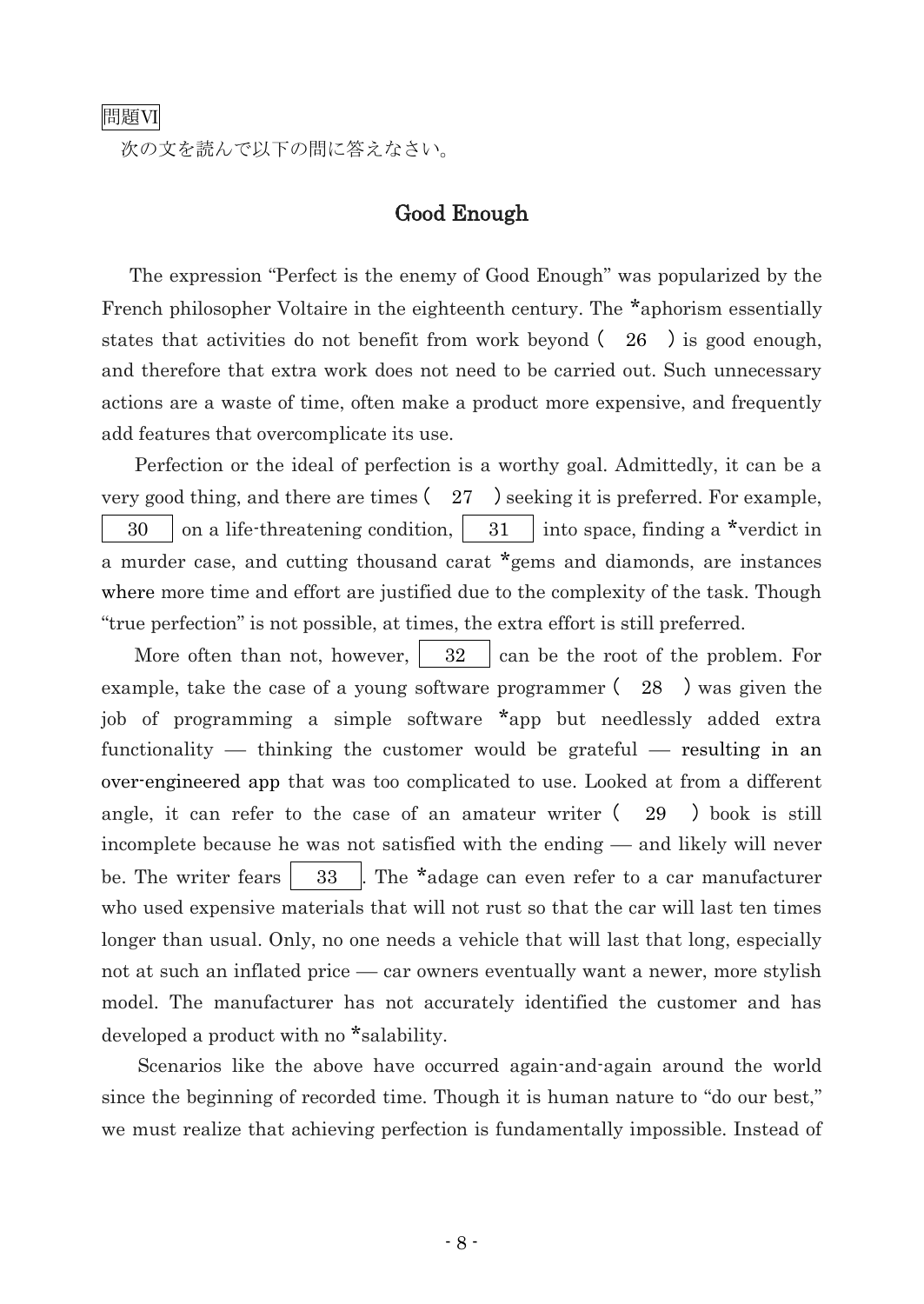perfection, our \*mantra for life should perhaps be, "Don't let perfection stand in the way of progress."

\*aphorism 格言 \*verdict 判決 \*gems 宝石 \*app アプリ \*adage 格言 \*salability 販売可能性 \*mantra 真言

問 1 文中の空欄( 26 )~( 29 )に入れるのに最も適当な語句を次の中から選び、 その番号をマークしなさい。ただし、同じ選択肢を 2 回使うことはできません。 解答番号は順に | 26  $\sim$  29 ① who ② whose ③ what ④ when

問2 文中の空欄 30 ~ 33 に入れるのに最も適当な表現を次の中から選び、 その番号をマークしなさい。ただし、同じ選択肢を 2 回使うことはできません。 解答番号は順に 30 ~ 33

- ① sending a rocket
- ② performing surgery
- ③ doing or attempting too much
- ④ putting out an imperfect book

問3 本文の内容に合うものを1つ選び、その番号をマークしなさい。解答番号は 34

- ① 我々は常に完璧を成し遂げなければならない。
- ② どんな時でも努力を積み重ねれば、完璧に物事を成し遂げることが出来る。
- ③ 複雑で高価なものであればあるほど、完璧に近づくことが出来る。
- ④ 全力を尽くすことは人間の本質ではあるのだが、何でも完璧に成し遂げ
- ることは根本的に不可能であることに気づかなければいけない。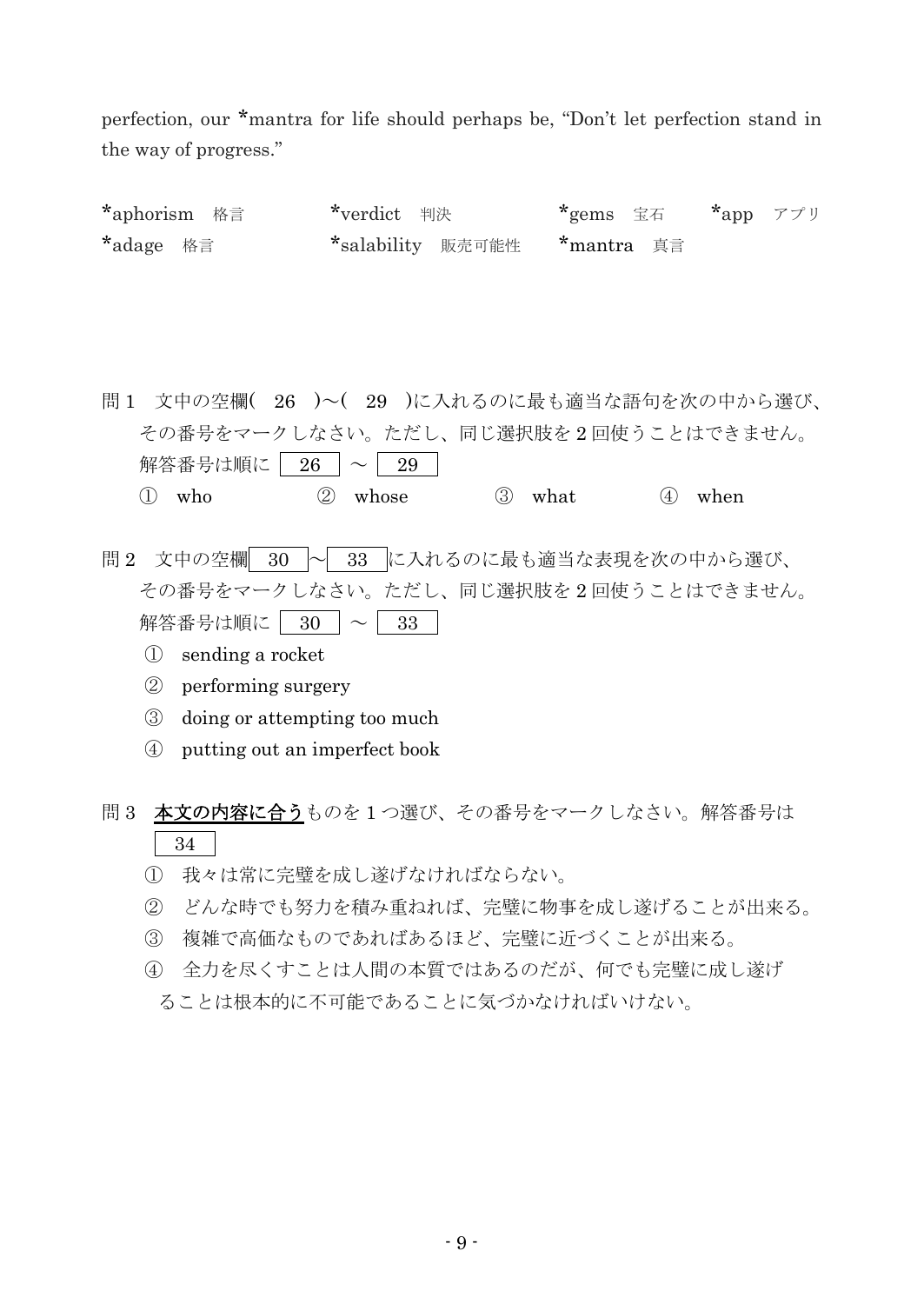次の文を読んで以下の問に答えなさい。

#### Buffalo Wings

 For the uninitiated, Buffalo Wings may \*conjure up images of giant, winged, cow-like creatures gliding through the low-gravity atmosphere of some strange, alien planet. Everyone else will know we are referring to one of the most popular and tasty finger foods in the United States.

 The history of the Buffalo Wing is an exciting and delicious story indeed. The popular way of serving chicken in the sixties and seventies in the U.S. involved cooking the whole bird, a process that required considerable time and effort. However, consumer preferences in the eighties began to shift toward boneless (and skinless) breast meat, which was easier to prepare. As a result, the chicken's wings almost became a waste \*byproduct. Chicken producers sought ways to market the \*leftover meat rather than let it go to waste.

 Fried chicken wings have long been a \*staple of Southern cooking. One story goes, however, that this popular menu item caught national interest beginning in 1964. Buffalo, New York, restaurant co-owner, Teressa Bellissimo, cooked spicy chicken wings as a late-night snack for her son's friends. They were such a hit with the boys (36that Bellissimo decided to put "Buffalo Wings" on the menu at her restaurant. The food, which was not only flavorful but inexpensive as well, was an instant hit. It became particularly popular with the sports bar crowd who came in to watch football with their friends. What bar owners really enjoyed was that the salty and spicy taste of the sauce dramatically increased liquor sales. Since then, drinking establishments have been cashing in on America's love of Buffalo Wings. Fast-food giants, McDonald's, and Kentucky Fried Chicken have also had regular success with wings on the menu at their restaurants.

 Buffalo, New York, is now home to the National Buffalo Wing Festival or Wing Fest. More than 70,000 hungry visitors from every state and 64 countries attend the festival every year. Together, they try the more than 100 flavors of wings, and crowd around the famous \*pageants and amateur cooking competitions. Hundreds of thousands of online fans also watch the eating competition from their homes. The festivities \*wrap up with the Buffalo Wing eating contest. Six-foot-one inch,